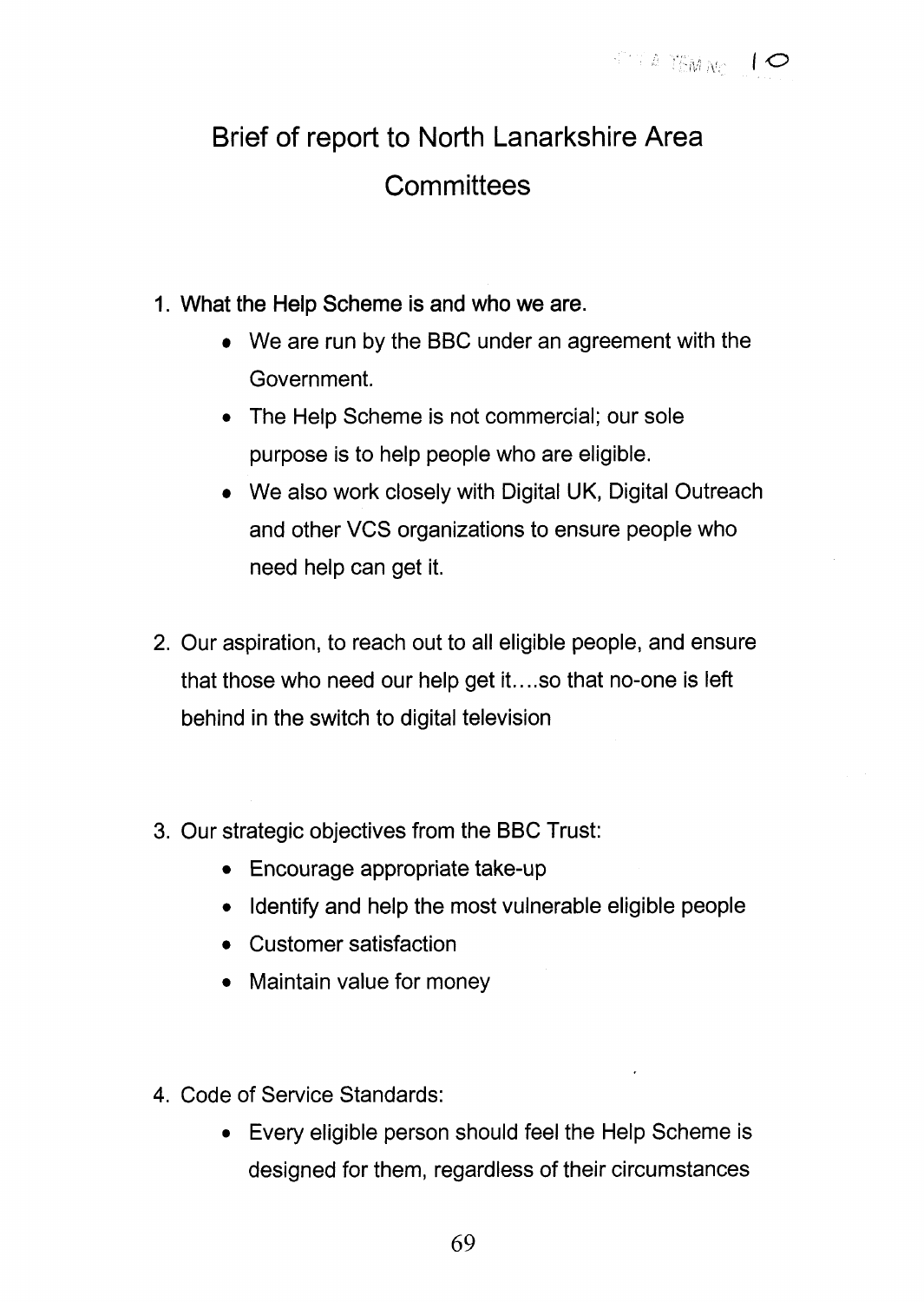- People won't need to ask for special treatment, we should have options for them already.
- This includes:
- Materials in different formats and languages;
- Live call agents, not machines;
- Giving people extra time at the door;
- Communicating clearly and simply;
- Home visits, if required.
- 5. Who is eligible and what we offer.
	- A person is eligible if:
	- they are aged 75 or over, or
	- they've lived in a care home for 6 months or more
	- they get (or could get) Disability Living Allowance (DLA), Attendance Allowance, Constant Attendance Allowance or mobility supplement, or
	- are registered blind or partially sighted.
	- 6. Services and support available.

The standard offer is **free** if a person is eligible AND receives

- pension credit;
- income support; or
- income-based Jobseeker's Allowance.
- Each household can be helped once.
- 7. How do people get help and when?
	- e VERY eligible person will be mailed we work with the government so we know who to mail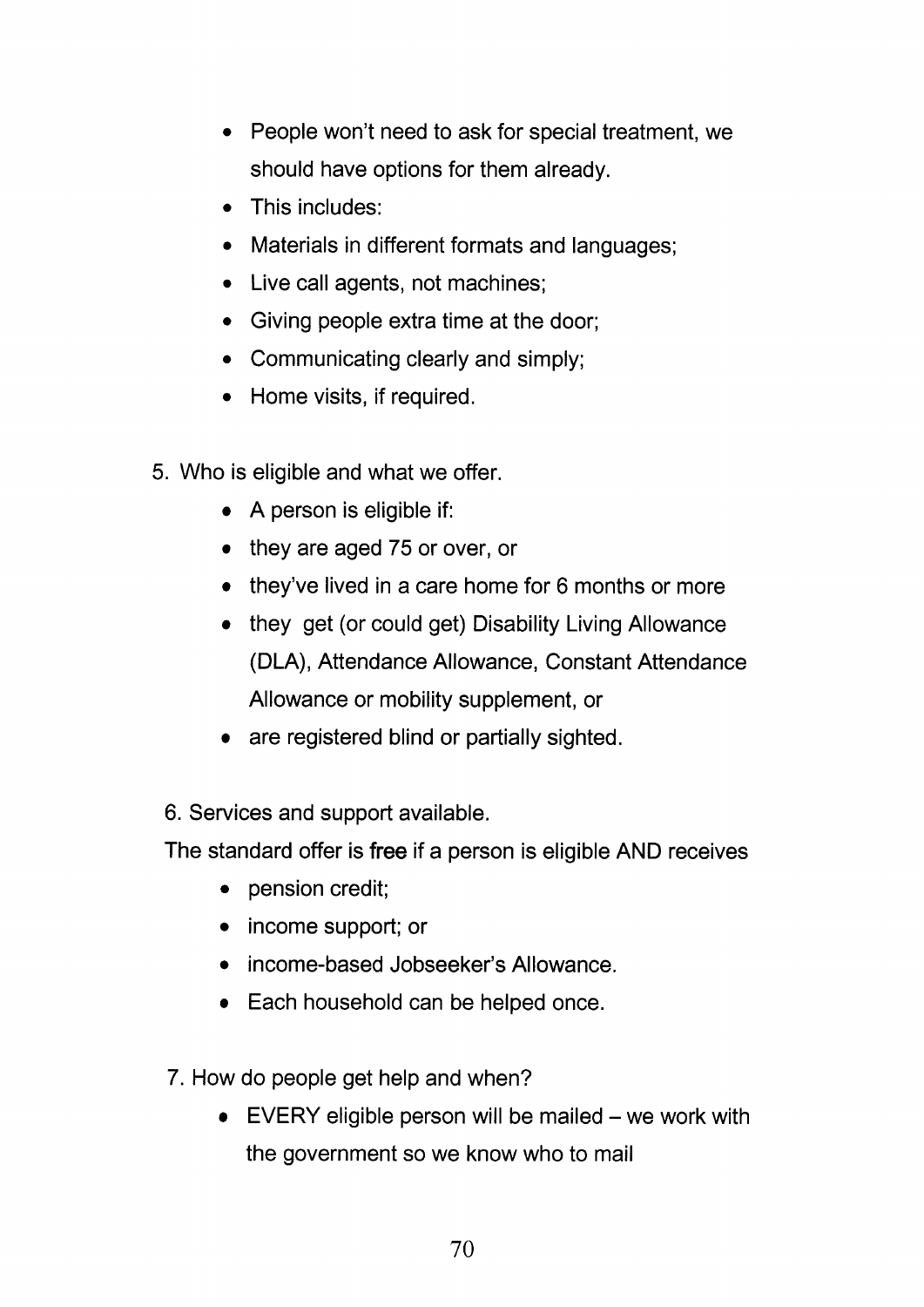- Each person must respond to get help
- *0* For those who don't respond, we will contact them up to **two** more times.

8. How does mailing work? We mail information packs to everyone who is *most likely* to receive the signal from a given transmitter, and who have a TV licence. The mailing plan is customised for each region.

- In addition to standard communication channels we also do home visits if it is needed at any point in the process
- Most people will be mailed between 8 and 6 months prior the first switchover. However, as the Help Scheme will refresh eligibility data throughout the period, newly eligible people will be mailed after this time.
- 9. All eligible people in the 'DSat area'
	- All eligible people within 10 miles of the DSat area, eg "buffer zone''
	- There are areas of overlap between transmitters; these people will receive a tailored letter
	- People who are not in the TV licensing database will get a letter asking for proof of TV licence.

10. Information pack and contents;

- Letter
- Options Booklet
- Application Form
- 11. Standard Offer.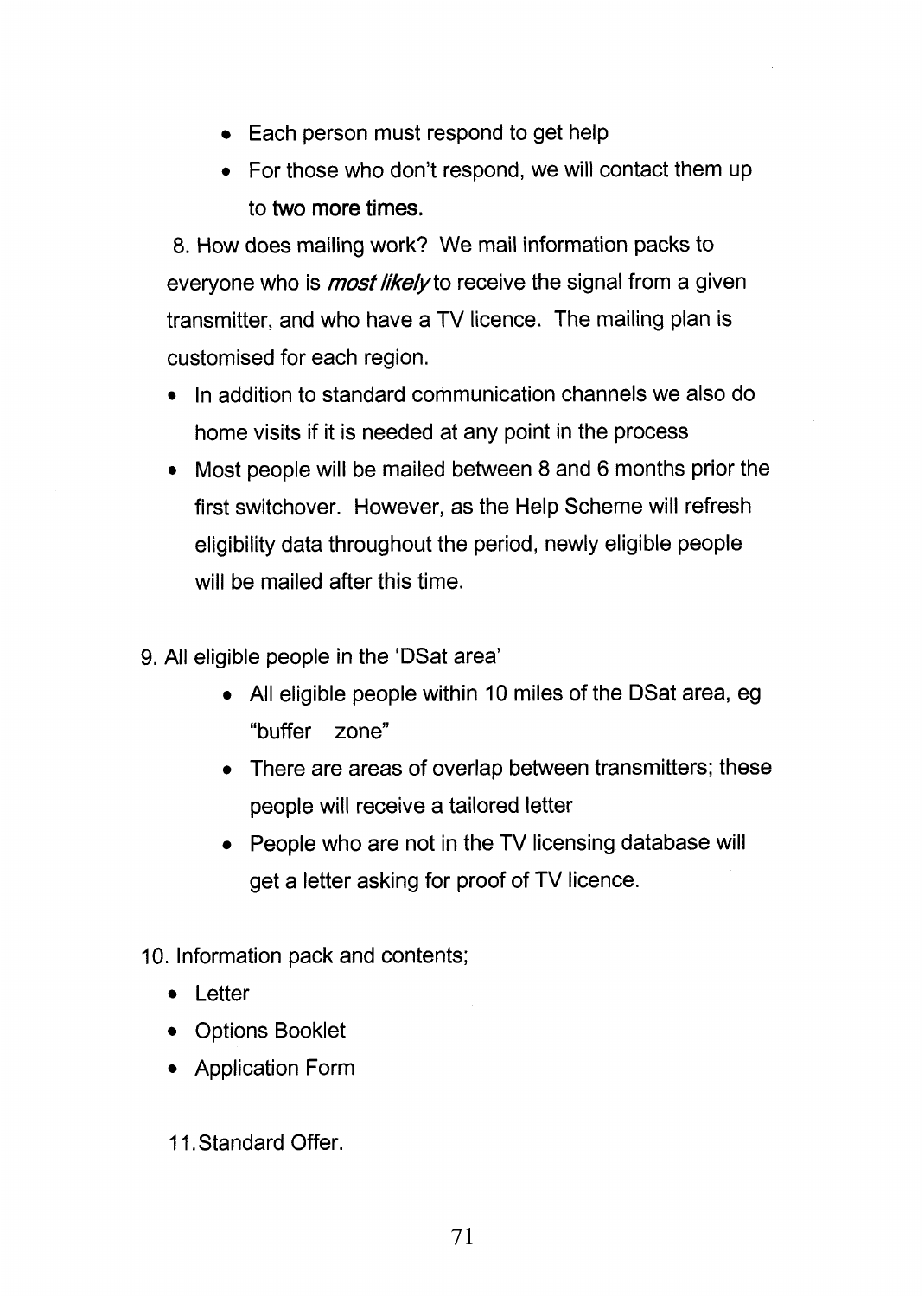- *<sup>0</sup>*The standard offer is E40 and includes:
- Delivery and installation;
- Easy to use equipment;
- Simple demonstration;
- Fitting a new dish or aerial, where required; and
- *<sup>0</sup>*12 months' aftercare service.
- 12. What else is available?
	- The standard offer is the cheapest, or free, option
	- *<sup>0</sup>*Alternatives are available if you would like to pay more, for example
	- **Televisions**
	- Recording equipment
	- **13.** Our promise to our customers
	- Answer calls with a trained person not a machine
	- Allow customers to choose the format you'd like information in
	- Give people extra time to answer the door
	- Home visits, if required, at any stage
	- Make sure we leave any home as we find it

## 14. Security in the home.

- Help Scheme team is CRB checked
- $\bullet$ Make an appointment
- Identification badges
- Passwords
- Recognisable uniforms